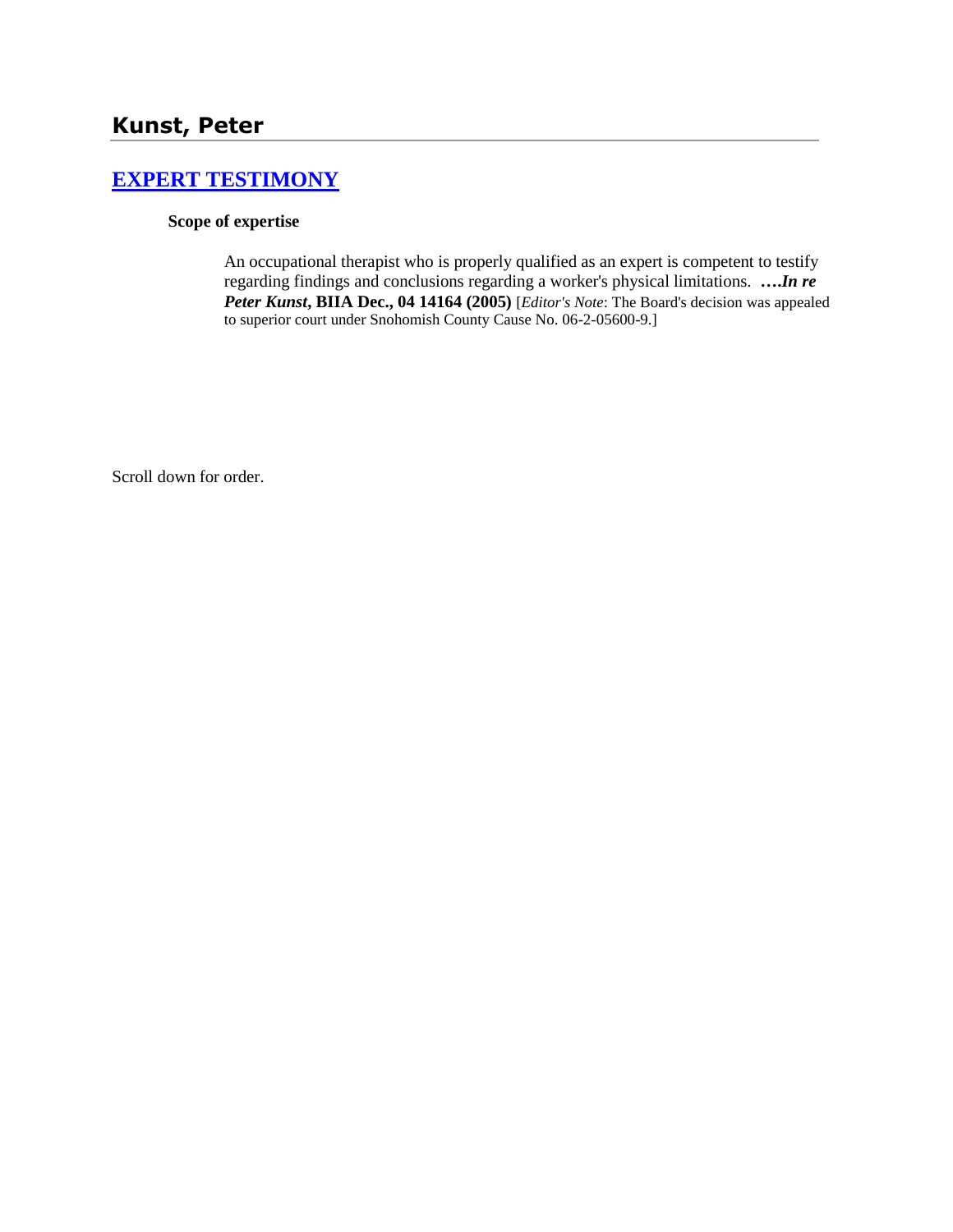# **BEFORE THE BOARD OF INDUSTRIAL INSURANCE APPEALS STATE OF WASHINGTON**

**)**

1

**IN RE: PETER H. KUNST ) DOCKET NOS. 04 14164 & 04 14164-A**

**CLAIM NO. W-751150 ) DECISION AND ORDER**

APPEARANCES:

Claimant, Peter H. Kunst, by Law Office of Meade P. Brown, Jr., P.S., per Meade P. Brown, Jr.

Self-Insured Employer, The Boeing Company, by Reeve Shima, P.C., per Mary E. Shima

The claimant, Peter H. Kunst, and the self-insured employer, The Boeing Company (Boeing), filed an appeal and a cross appeal, respectively, from an order of the Department of Labor and Industries dated February 25, 2004. These appeals have been consolidated.

The appeal assigned Docket No. 04 14164 concerns an appeal filed by the claimant with the Board of Industrial Insurance Appeals on April 21, 2004, from the February 25, 2004 Department order. In this order, the Department reversed its November 21, 2003 and August 22, 2003 orders. The Department closed the claim with time loss compensation benefits as paid through February 11, 2003, with an award for permanent partial disability equal to ten percent of the amputation value of the right leg above the knee joint with a short thigh stump (three inches or below the tuberosity of ischium). The Department order is **REVERSED AND REMANDED**.

The appeal assigned Docket No. 04 14164-A is a cross-appeal filed by Boeing with the Board of Industrial Insurance Appeals on July 19, 2004. The Department order is **REVERSED AND REMANDED**.

# **PROCEDURAL AND EVIDENTIARY MATTERS**

Pursuant to RCW 51.52.104 and RCW 51.52.106, this matter is before the Board for review and decision on a timely Petition for Review, filed by Mr. Kunst, to a Proposed Decision and Order issued on July 25, 2005, in which the industrial appeals judge affirmed the February 25, 2004 order.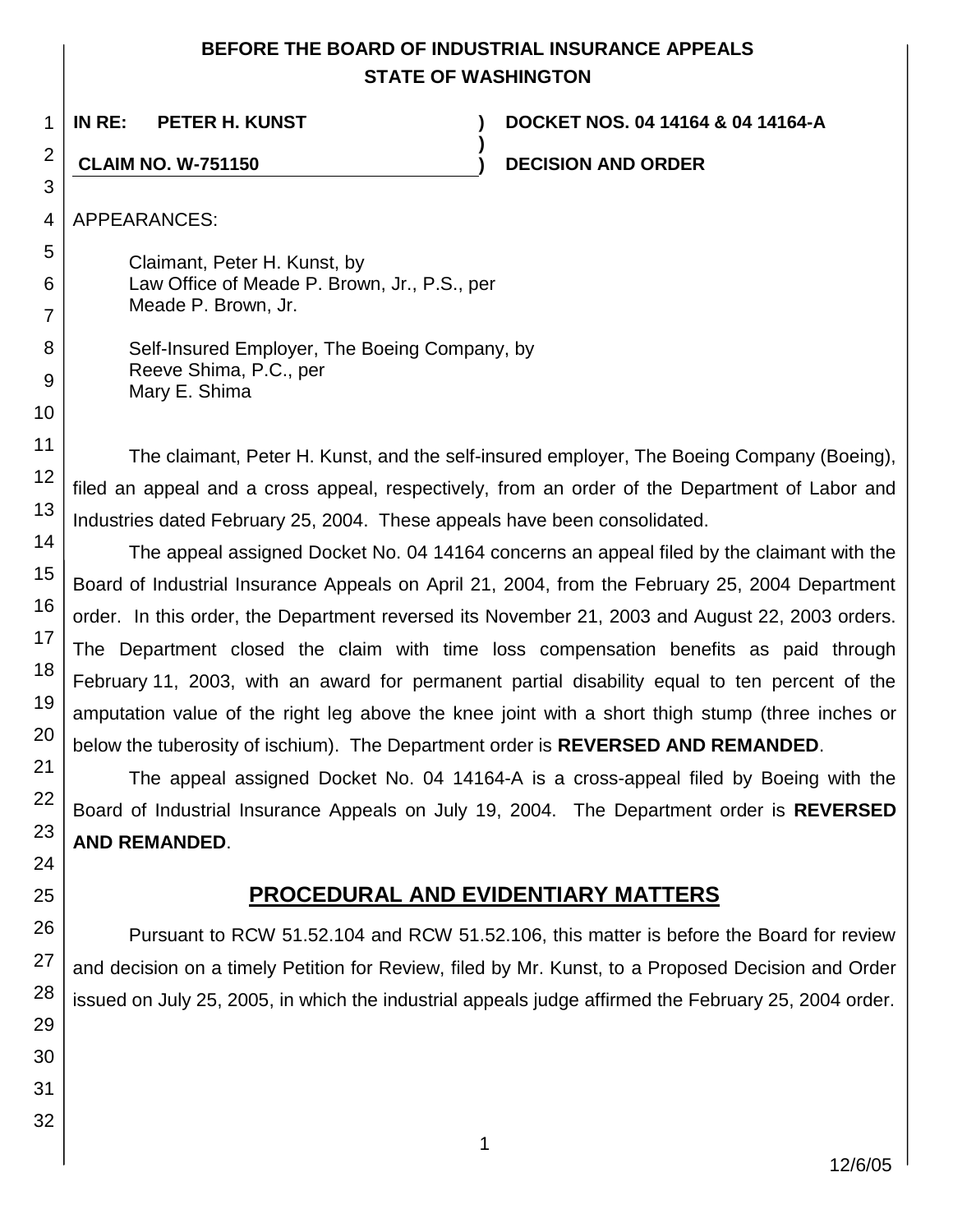1 2 The Board has reviewed the evidentiary rulings in the record of proceedings. We have corrected the following erroneous rulings made by our industrial appeals judge:

3 4 5 Deposition of Thomas H. Castle, Jr., M.D. Exhibits No. 4, 5, 7 and 8 to the deposition, marked respectively as Board Exhibits No. 4, 5, 7 and 8, are rejected as cumulative. The objections at page 39, line 18; page 40, line 24, and page 41, line 5 are overruled.

6 7 8 9 10 11 12 13 14 15 16 17 18 19 20 21 Deposition of Terry A. Moon, O.T. Our industrial appeals judge affirmed numerous objections during the course of this deposition based on a misconception that an occupational therapist's findings and conclusions, based on a physical capacities evaluation (PCE) she conducted, cannot be considered. The findings and opinions of physical and occupational therapists about their patients can be considered, based on the provisions of ER 702 and 703. Ms. Moon definitely qualified as an expert as defined in these rules, based on her education, training, and experience. She has 14 years of experience performing PCEs and 28 years of experience as a therapist. She is competent to testify about Mr. Kunst's physical limitations, based on her PCE findings. In fact, we have previously held that a permanent partial disability award can be based in part on findings made by a well-qualified therapist during a PCE. *In re Bertha Ramirez*, BIIA Dec., 03 11030 (2004). We have therefore reversed the following rulings that excluded admissible evidence. The objections at page 19, line 19; page 27, line 25; page 40, line 3; page 43, line 25; page 45, lines 4 and 16; page 48, line 3; page 49, line 4; page 50, line 12; page 52, line 5; page 59, line 19; page 65, line 17; page 66, line 3; page 68, line 1; page 113, lines 1, 12, and 21; page 117, line 5; page 129, line 7; and page 135, lines 17 and 24 are overruled. The objections on page 88, lines 6 and 18 are sustained.

22 23 24 Deposition of Merrill A. Cohen, V.R.C. The objections at page 26, line 16 and page 27, line 8, are overruled. The motion to strike at page 75, line 16 is denied. The objections at page 58, line 23; page 73, line 20; and page 74, line 16 are sustained.

25 Deposition of James A, Champoux, M.D. The objection at page 52, line 22 is overruled.

26 27 28 Deposition of Jill Rosenthal, Ph.D., V.R.C. The objections at page 122, line 18; page 123, lines 4 and 16; page 124, lines 18 and 24; page 125, line 6; page 126, line 22; page 127, line 4; and page 134, lines 2 and 14 are overruled. The objections at page 111, lines 2 and 8 are sustained.

29 30 With the exceptions noted above, the Board finds our industrial appeals judge committed no prejudicial error in his other rulings. Accordingly, these rulings are affirmed.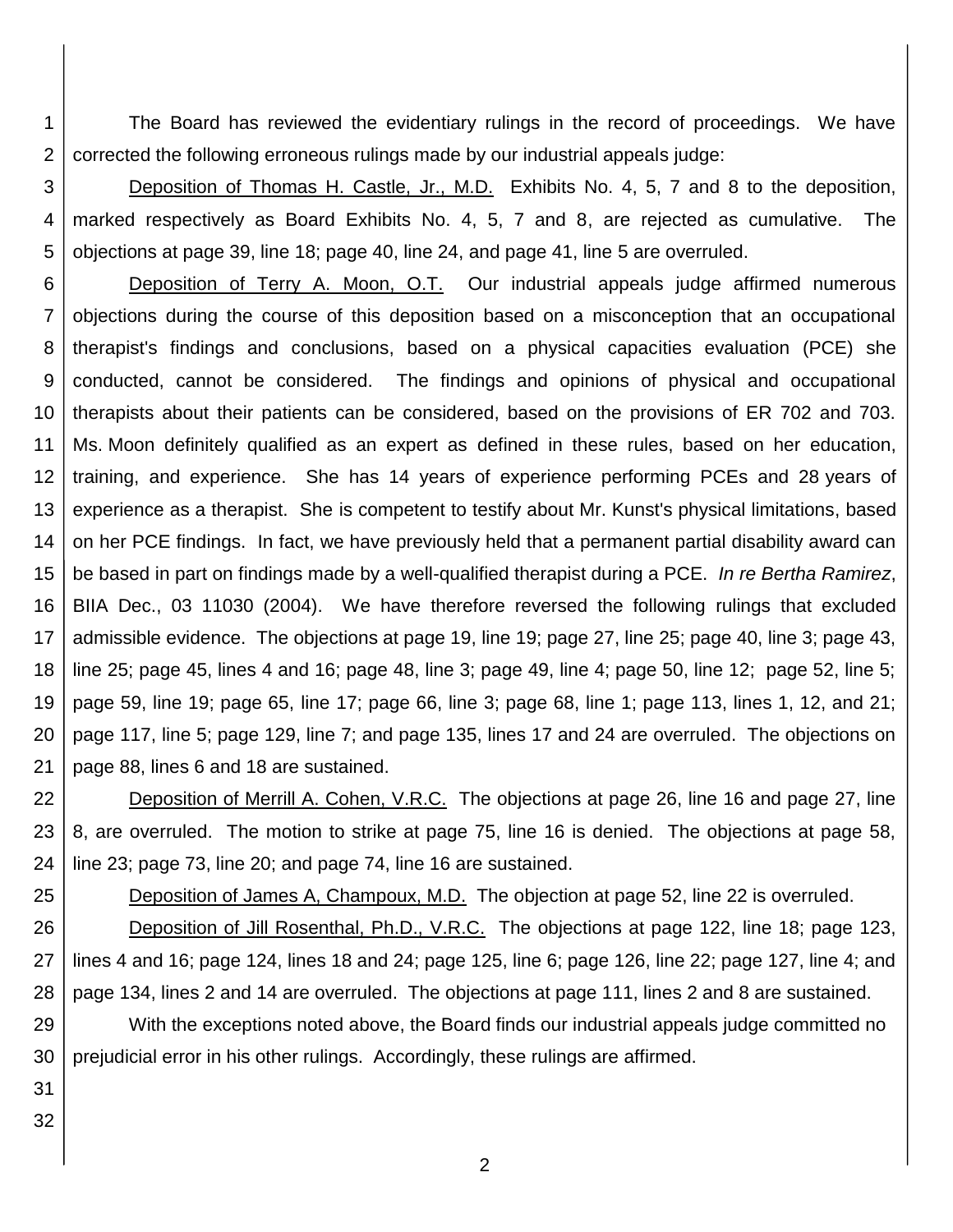#### **DECISION**

3 4 5 6 Mr. Kunst sought review of the Proposed Decision and Order because he seeks time loss compensation from February 12, 2003 to February 25, 2004, and permanent total disability benefits thereafter. He maintains he is unable to work due to the combined effects of limitations proximately caused by the August 1, 2002 injury covered in this claim, and his pre-existing limitations. We agree, and therefore granted his Petition for Review.

7 8 9 10 11 12 13 14 15 16 We base our decisions on the following key facts. Mr. Kunst is 62 years old. After graduating from high school, he obtained an associate's degree from a California community college. He completed a four-year apprenticeship program in auto mechanics in Germany, during which he was trained as a Porsche mechanic. He worked as a mechanic servicing Porsche and other German cars from 1966 to 1988. He owned his own shop from 1979 to 1985, but was not a successful businessman. He worked for Boeing from 1988 to 2002. Except for five years between May 1997 and May 2002, when he worked as a quality control inspector, he worked as an assembler installer (*i.e.*, an airplane mechanic). This was a position that involved medium exertion. It involved occasional lifting of objects weighing up to 50 pounds, considerable overhead work, and prolonged use of the right arm while riveting.

17 18 19 Mr. Kunst was working as an assembler installer when he sustained his August 1, 2002 industrial injury. Prior to this accident, he had been injured numerous times. His previous injuries include:

- 1. a 1961 left wrist fracture
	- 2. a 1962 de-gloving injury to his right ring finger (his skin was torn down to the bone when a ring got caught in wire)
	- 3. a left clavicle fracture (in the shoulder) that was treated surgically (between 1966-1969)
	- 4. injuries to his left calf, hip, and buttock when his left leg was caught in a boat propeller (during the same period)
- 5. a torn left Achilles tendon (in 1973)
- 6. a fractured vertebrae in the neck at C6-C7, which resulted in a cervical fusion in 1982
- 7. an industrial injury in 1996. Mr. Kunst injured his right shoulder when he fell from scaffolding. He sustained a large rotator cuff tear, which was treated surgically in 2000. He obtained a permanent partial disability award for this injury equal to 10 percent of the right arm at the shoulder.

1 2

20

21

22

23

24

25

26

27

28

29

30

31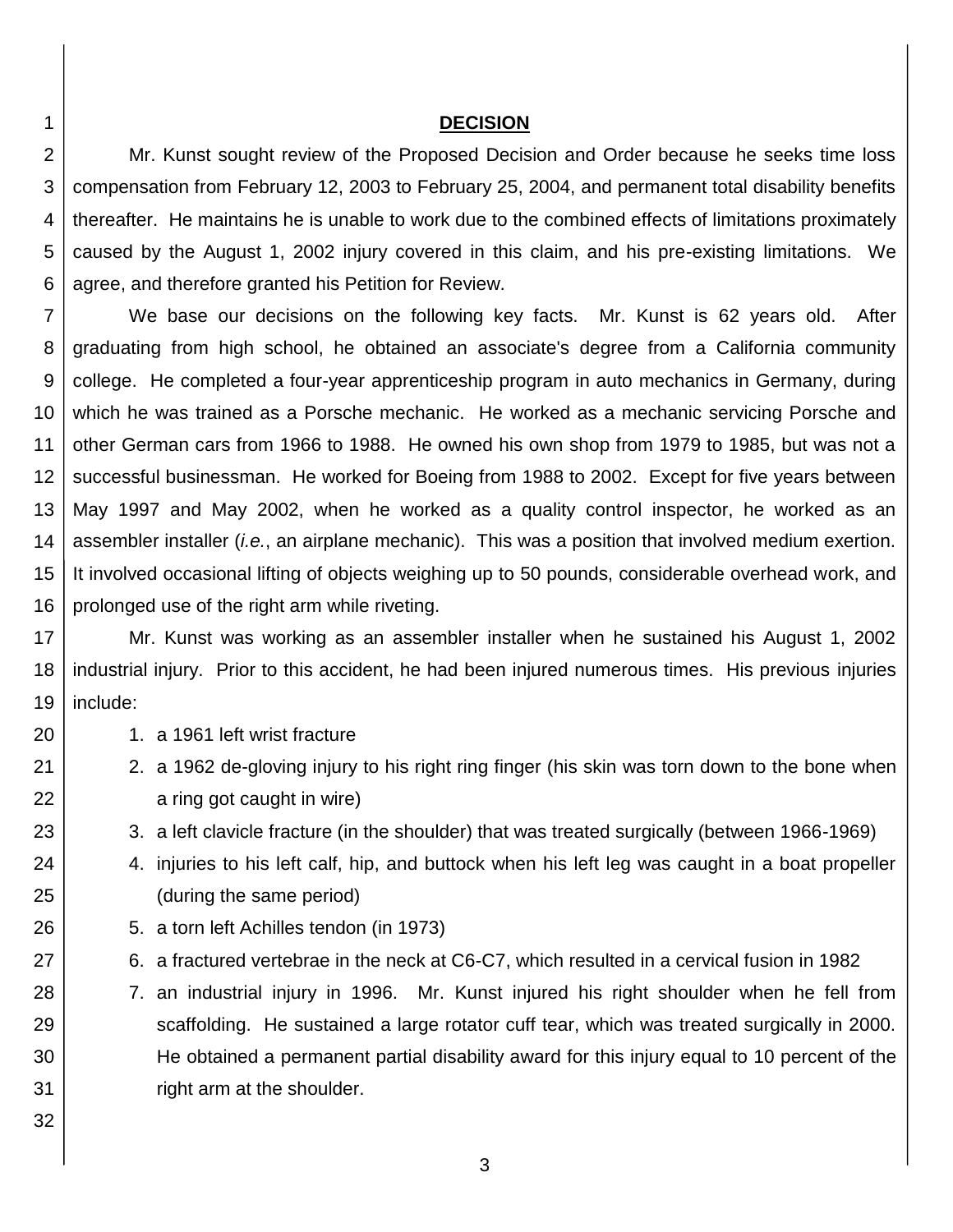1 2 3 4 5 6 7 8 9 10 11 12 Mr. Kunst obtained his lighter duty position as a quality control inspector after his 1996 shoulder injury. This job did not involve actual production work, and therefore was not as physically demanding as his job as an airplane mechanic. He continued to work full-time after this injury, except for a two to three month period while he was recovering from his rotator cuff surgery. In July 2001, Mr. Kunst's attending orthopedic surgeon, Thomas H. Castle, Jr., M.D., released him to return to his inspector position full-time without restrictions. Mr. Kunst was able to work as an inspector without problems. However, in May 2002, due to work force restructuring following lay-offs, he was transferred back to his prior position as an assembler/installer. He redeveloped right shoulder pain soon after his transfer, and returned to Dr. Castle that same month. Dr. Castle then permanently restricted Mr. Kunst from overhead work involving his right arm. Nonetheless, Mr. Kunst continued working as an assembler, which necessarily involved such work, until his August 1, 2002 workplace accident.

13 14 15 16 17 18 19 On that day, Mr. Kunst twisted his right ankle and knee when he caught his right foot in an aircraft stringer. After a magnetic resonance image (MRI) was taken, Dr. Castle diagnosed him as having sustained an anterior cruciate ligament (ACL) tear and a tear of the lateral meniscus in his knee. He also diagnosed synovitis in the knee joint. Dr. Castle testified the injury aggravated pre-existing degenerative joint disease in the right knee and ankle. Mr. Kunst obtained conservative treatment under this claim for both conditions. Although Dr. Castle had recommended knee surgery, Mr. Kunst declined this option.

20 21 22 23 24 25 26 27 28 29 30 31 32 All of the medical witnesses agreed the August 2002 injury aggravated Mr. Kunst's pre-existing knee condition. Alan G. Brobeck, M.D., an orthopedic surgeon who examined Mr. Kunst on January 19, 2003, and Dr. Castle agreed this injury caused permanent impairment to the knee equal to five percent of the amputation value of the right leg. They also both rated the permanent ankle disability attributable to this injury as equal to five percent of the amputation value of the leg. While Dr. Brobeck later testified that he no longer felt Mr. Kunst had any permanent partial impairment to his ankle caused by this injury, he did not rescind his rating of Mr. Kunst's impairment level. Dr. Brobeck concluded that Mr. Kunst's impairment pre-existed his injury, based on his review of unsigned handwritten chart notes from unknown medical providers which indicated Mr. Kunst had previously obtained treatment for foot pain. However, Dr. Brobeck conceded there were no records that Mr. Kunst's ankle had been symptomatic or required any treatment after March 2001. There is therefore no reliable factual basis for concluding Mr. Kunst had a pre-existing permanent ankle impairment at the time of his 2002 injury. Based on Dr. Castle's and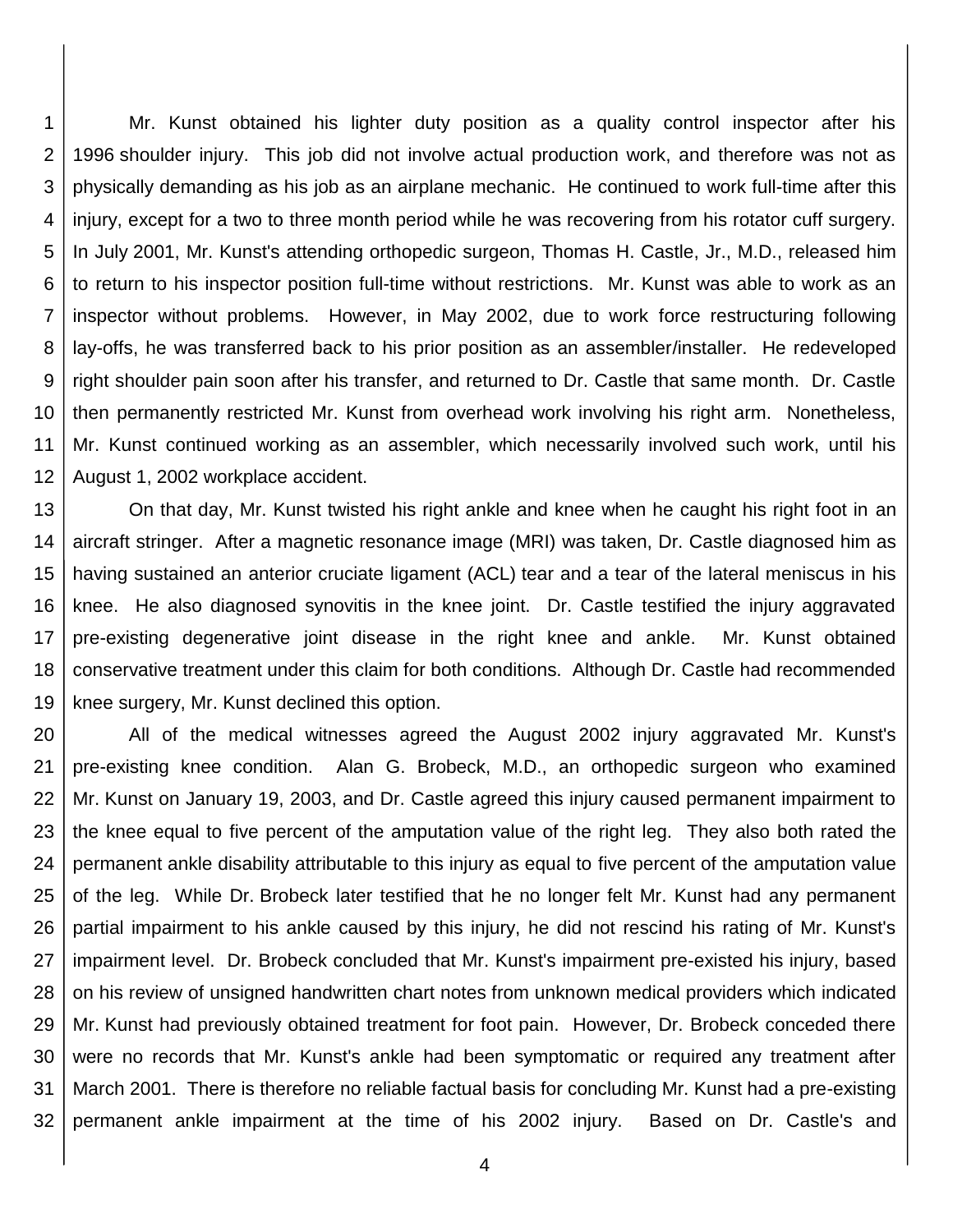1 2 3 Dr. Brobeck's testimony, we agree with our judge's conclusion that Mr. Kunst's permanent right leg impairment caused by his August 2002 injury was equal to 10 percent of the amputation value of his right leg.

4 5 6 7 8 Mr. Kunst returned to work for approximately four to five weeks after his 2002 accident. He was released only to light-duty work. Since Dr. Castle never released him to return to his position as an assembler/installer, Boeing placed him on medical leave in November 2002. It terminated his employment the next month because he could not return to his job and there was no suitable light-duty work available for him.

9 10 11 12 13 14 15 16 17 18 19 It is undisputed that Mr. Kunst could not return to work in any of the positions he held before his August 2002 injury. Both vocational witnesses testified that he lacked the physical capacity to work as either an automobile or airplane mechanic. There were no available positions as an inspector at Boeing. Determining what type of work, if any, Mr. Kunst could perform hence necessarily involves determining his physical capabilities. In this case, we must consider not only physical limitations caused by his 2002 right knee/ankle injury, but also any pre-existing limitations due to his prior injuries. We can also consider limitations attributable to health problems Mr. Kunst had at the time of his 2002 accident. Mr. Kunst was overweight and had high blood pressure when he was injured. These conditions, noted by Terry A. Moon, the occupational therapist who performed a performance based physical capacity evaluation, adversely impacted his stamina and physical capabilities.

20 21 22 23 Mr. Kunst had a subsequent injury to his left hand after his August 2002 injury. He cut off the tips of his left index and middle fingers with a Skil saw in June 2003. It is unclear whether this accident resulted in any permanent impairment, but we have not considered any limitations resulting from this accident in determining Mr. Kunst's employability.

24 25 26 27 28 29 30 31 32 There really is not much controversy about the extent of Mr. Kunst's pre-existing limitations. He was restricted from any overhead work due to his cervical fusion and shoulder surgeries by all three physicians who testified. (In addition to Drs. Castle and Brobeck, James A. Champoux, M.D., an orthopedic surgeon who examined Mr. Kunst in December 2002, was also a witness in this appeal). All three doctors also restricted him from any reaching/pushing/pulling at shoulder height and from any lifting above shoulder height with his right arm. Dr. Brobeck was even more restrictive: he testified any reaching or lifting above 60 degrees was inappropriate. Since the arms are at zero degrees when held down by one's side, Dr. Brobeck believed Mr. Kunst could only lift less than two-thirds of the way up to shoulder height.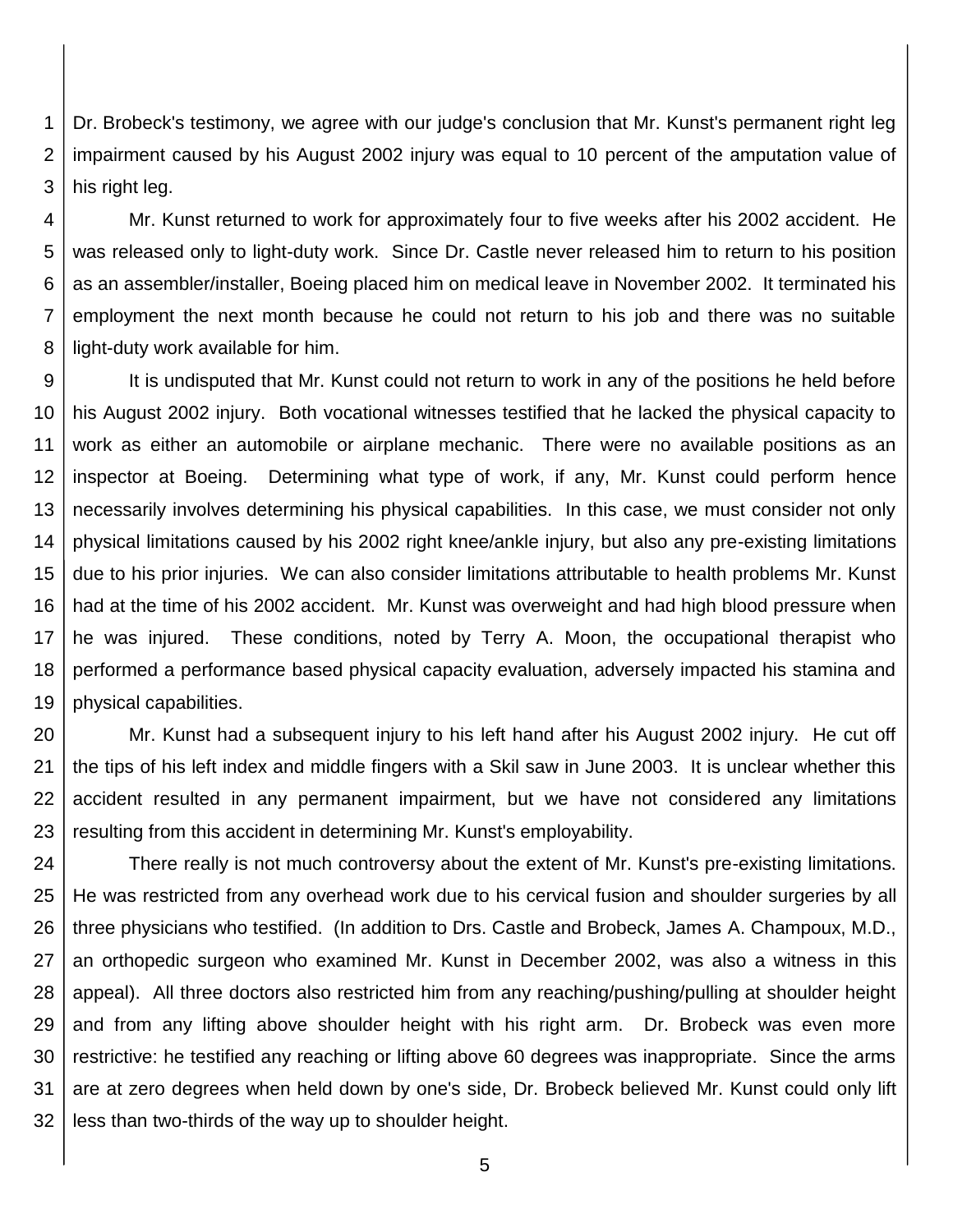1 2 3 4 5 6 7 8 While all three physicians also agreed limitations due to Mr. Kunst's knee/ankle conditions were appropriate, their limitations differed. Dr. Champoux believed Mr. Kunst should not engage in any repetitive kneeling or squatting, and should only walk on level terrain. Dr. Brobeck limited Mr. Kunst to standing no more than 20 to 30 minutes at a time and believed he should avoid any frequent kneeling, crouching, crawling, or repeated squatting. Dr. Castle ultimately agreed with the limitations noted by Ms. Moon. He specifically noted Mr. Kunst should avoid any repetitive kneeling, crouching, crawling, or squatting. All three physicians specifically limited Mr. Kunst from doing any repetitive kneeling or squatting.

9 10 11 12 13 14 We believe Ms. Moon gave the best description of Mr. Kunst's overall limitations due to conditions that pre-existed or were caused by his 2002 industrial injury. She is well-qualified, and her findings were based on a thorough two-day long physical capacities evaluation. Furthermore, her findings are reasonably consistent with the limitations imposed by Dr. Brobeck. Her findings were also adopted by Mr. Kunst's attending physician, Dr. Castle. We therefore were persuaded these findings accurately described Mr. Kunst's physical capabilities.

15 16 17 18 19 20 21 22 23 24 25 26 27 28 29 30 According to Ms. Moon, Mr. Kunst was limited to performing sedentary or light work. He could sit thirty to forty-five minutes at a time, for five to six hours in an eight-hour day. He could stand occasionally, for twelve to thirty minutes at a time, for four hours in an eight-hour day. He could walk only occasionally. He had very limited ability to do work that involved reaching. When using light force (this is consistent with gripping an object requiring less than twenty-five pounds of grip force or seven pounds of pinch force, *i.e.*, turning a door knob), his limitations were as follows. He could continuously perform activities involving partial reaching, but could only occasionally engage in extended reaching and could seldom do any overhead reaching. When using moderate to heavy force (this is consistent with using a tool such as a drill or a hammer) his limitations increased. He was limited to frequent to continuous partial reaching, but could seldom engage in any extended reaching and could never engage in any overhead reaching. He was precluded from any repetitive motions or repeated impact activities involving his legs. He could not engage in any sustained or repetitive neck flexion or extension and should avoid full head rotation. Finally, his lifting limitations were consistent with sedentary to light employment. For example, he could only occasionally lift objects weighing twenty pounds. Ms. Moon believed Mr. Kunst's post-injury accident involving his left fingers did not impact any of her findings, since Mr. Kunst is right-handed.

31 32 We must determine Mr. Kunst's employability based on the combined effects of physical limitations that pre-existed his 2002 injury and limitations resulting directly from it. *Wendt v.*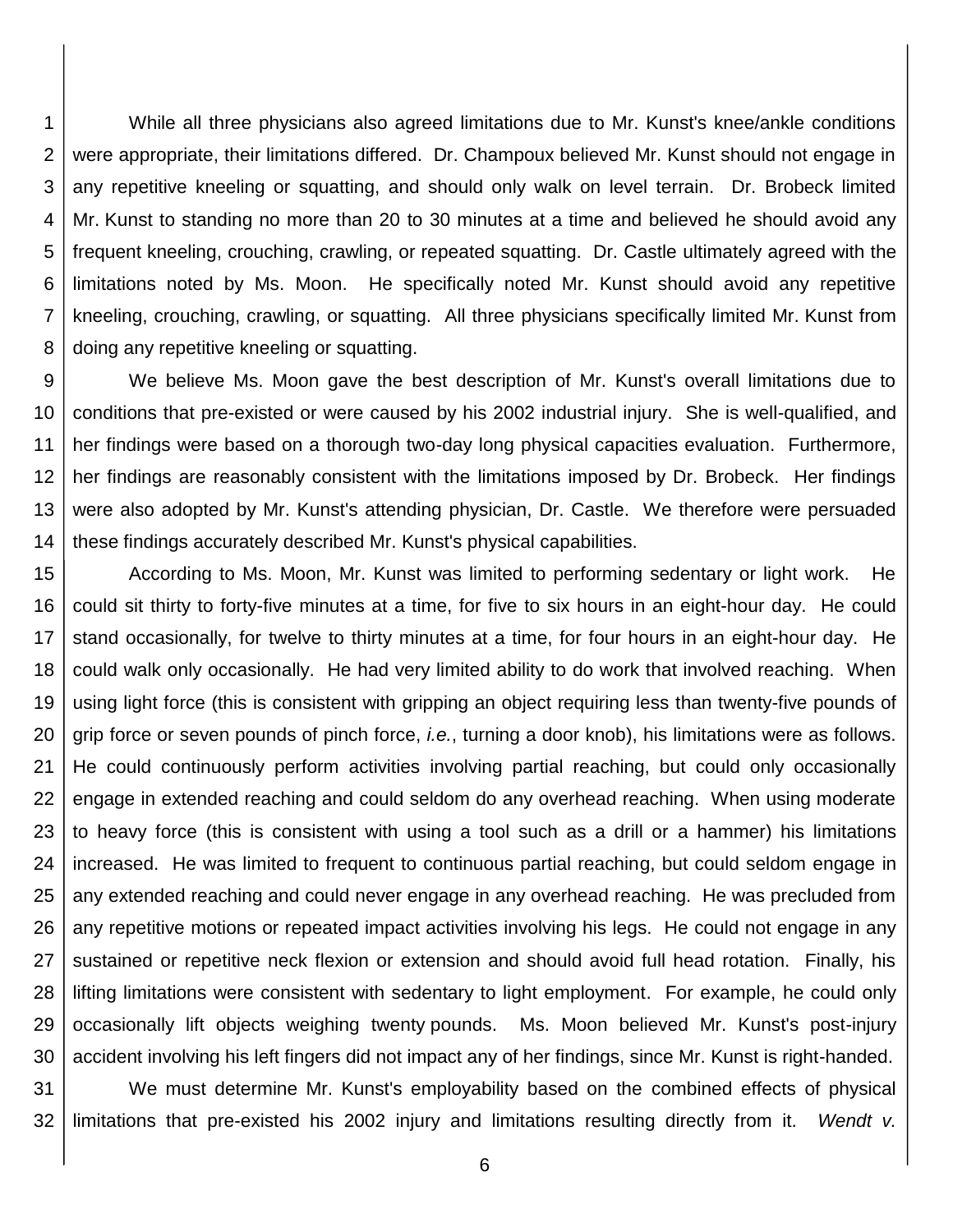1 2 3 4 *Department of Labor & Indus.*, 18 Wn. App. 674 (1977). Our determination must be based on studying the whole person, including his pre-existing impairments, considered along with his age, education, training, experience, and loss of function stemming from his industrial injury. *Leeper v. Department of Labor & Indus.*, 123 Wn.2d 803 (1994).

5 6 7 8 9 10 11 12 13 14 15 16 17 18 19 20 21 22 23 In this case, as we previously noted, Mr. Kunst was unable to return to any of his prior jobs because they were physically too demanding or unavailable. Boeing maintains that Mr. Kunst was capable of returning to work as a production assembler (in small parts production), a parking lot attendant, or a check cashier. It bases this argument primarily on the testimony of Jill Rosenthal, its vocational expert. However, we were not persuaded by Ms. Rosenthal's testimony. Her initial determinations regarding Mr. Kunst's employability did not consider his pre-existing shoulder/cervical limitations. She initially determined that Mr. Kunst could do light assembly work. However, these positions involve reaching at or above shoulder height, as evidenced in Exhibit No. 3. Ms. Rosenthal modified her job analysis for this position after determining she would need to consider Mr. Kunst's pre-existing limitations. Merrill A. Cohen, the vocational expert presented by Mr. Kunst, and Ms. Moon both testified about deficiencies in the job analyses Ms. Rosenthal produced for all three positions. They both noted the physical requirements for these positions were altered over time to reduce the requisite level of exertion. This taints Ms. Rosenthal's testimony, since it appears the descriptions may have been altered so as to reach a conclusion that Mr. Kunst was employable. Furthermore, Ms. Rosenthal did not administer any vocational testing before reaching her conclusions. Finally, Boeing's medical witnesses released Mr. Kunst to work before specifically reviewing the job analyses Ms. Rosenthal prepared. These defects diminished the persuasiveness of the employer's witnesses' opinions that Mr. Kunst was employable.

24 25 26 27 The vocational testimony from both Ms. Cohen and Ms. Moon was more persuasive. Both witnesses agreed Mr. Kunst could not perform the job duties of a production assembler, parking lot attendant, or cashier. They concluded he was unable to perform or obtain gainful employment after February 12, 2003.

28 29 30 31 32 Ms. Moon testified Mr. Kunst could not work as a production assembler because he could not do the reaching required in these positions. Additionally, she noted that Mr. Kunst would not be able to keep up with a typical production line, based on the test results for fine motor dexterity she obtained administering the Purdue Pegboard test. Ms. Moon noted that production assembly jobs require fine motor dexterity, rather than the gross motor skills Mr. Kunst predominately used as an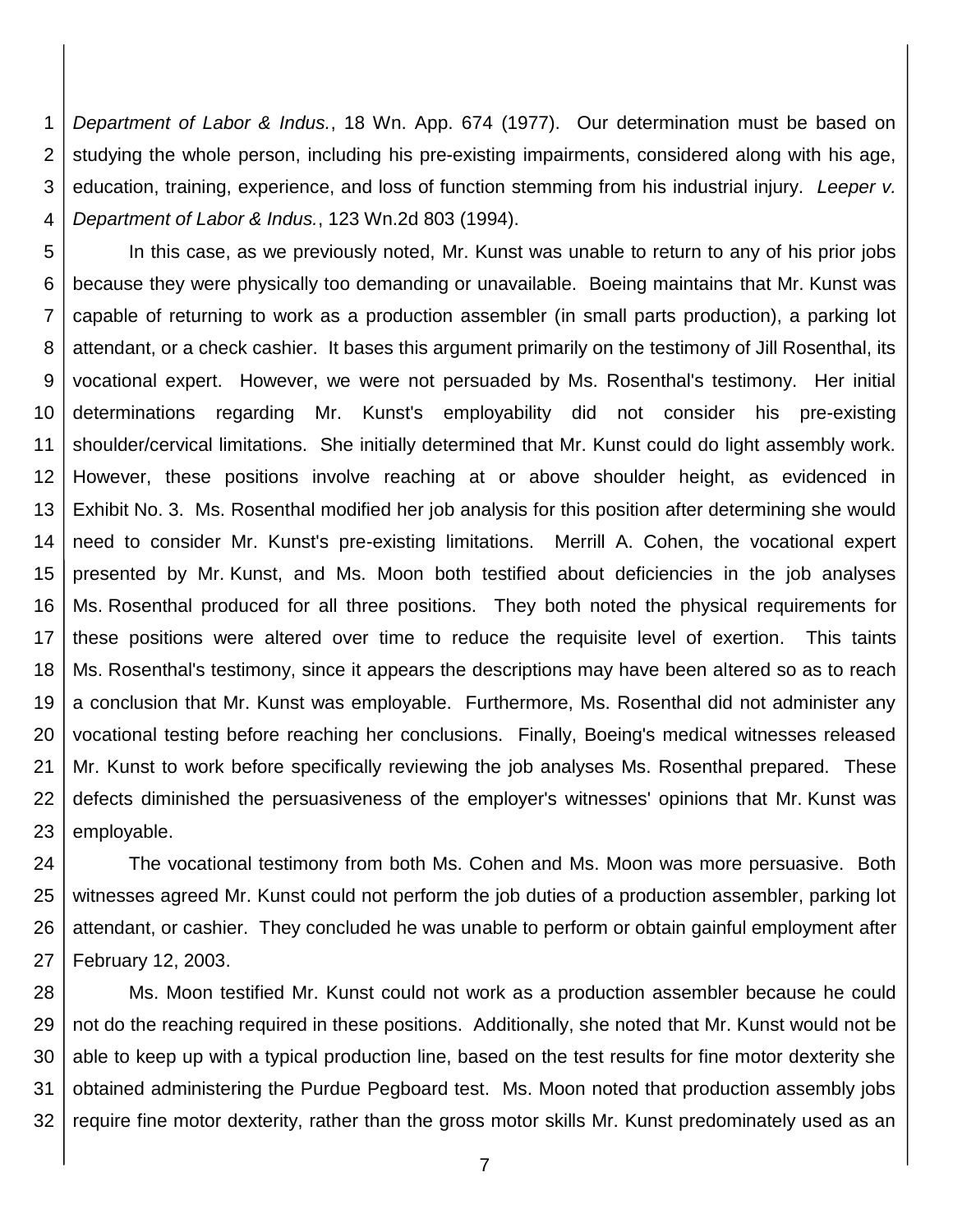1 2 3 4 5 6 7 8 aircraft mechanic. Furthermore, Ms. Moon noted that work as a parking lot attendant involves light to medium exertion. This position would be too strenuous for Mr. Kunst, who could only perform jobs involving sedentary to light exertion. This position also involved occasional reaching above shoulder height, which exceeds Mr. Kunst's capabilities. Ms. Moon also noted that Mr. Kunst would not be able to work as a check cashier because these jobs require either continuous standing, or continuously getting up and down from a seated position to assist customers or use office equipment. Mr. Kunst could neither stand continuously nor get up and down often because of his right leg impairments.

9 10 11 12 13 14 15 16 17 18 19 20 21 22 23 24 25 26 We preferred Ms. Cohen's opinions to those of Ms. Rosenthal for the following reasons. Ms. Cohen administered vocational tests to more accurately assess Mr. Kunst's employability. Furthermore, her opinions were based on medical testimony that we have concluded most accurately reflected Mr. Kunst's physical limitations: namely, the testimony of Ms. Moon and Dr. Castle. Ms. Cohen testified that Mr. Kunst could not work as a production assembler because these positions require either constant standing or sitting, both of which were beyond his capabilities. Additionally, the lifting required in this job exceeded his limitations. Finally, she noted Mr. Kunst would not be able to keep up with normal production levels based on his low scores in additional dexterity tests she administered. Ms. Cohen also agreed with Ms. Moon that Mr. Kunst lacked the physical capacity to perform tasks typically required of parking attendants and cashiers. Furthermore, she noted that Mr. Kunst lacked the customer service and cash handling experience that employers sought when hiring for these positions. For example, she indicated employers of cashiers typically hired people with experience working with the public in high volume situations. Mr. Kunst lacked relevant transferable skills, since his prior jobs did not involve high volume customer contact. We therefore were persuaded that Mr. Kunst could not work as a production assembler, parking lot attendant, or cashier. We conclude, based on the testimony of Ms. Moon and Ms. Cohen, that there was no position in the competitive labor market that Mr. Kunst could perform or obtain.

27 28 29 30 31 In summary, based upon our careful review of the Petition for Review, the Employer's Response to the Petition for Review, and our record, we have determined the February 25, 2004 order should be reversed. Mr. Kunst should obtain time loss compensation from February 12, 2003 to February 25, 2004, and pension benefits thereafter, based on the combined effects of limitations proximately caused by his August 1, 2002 injury, and his pre-existing physical limitations.

32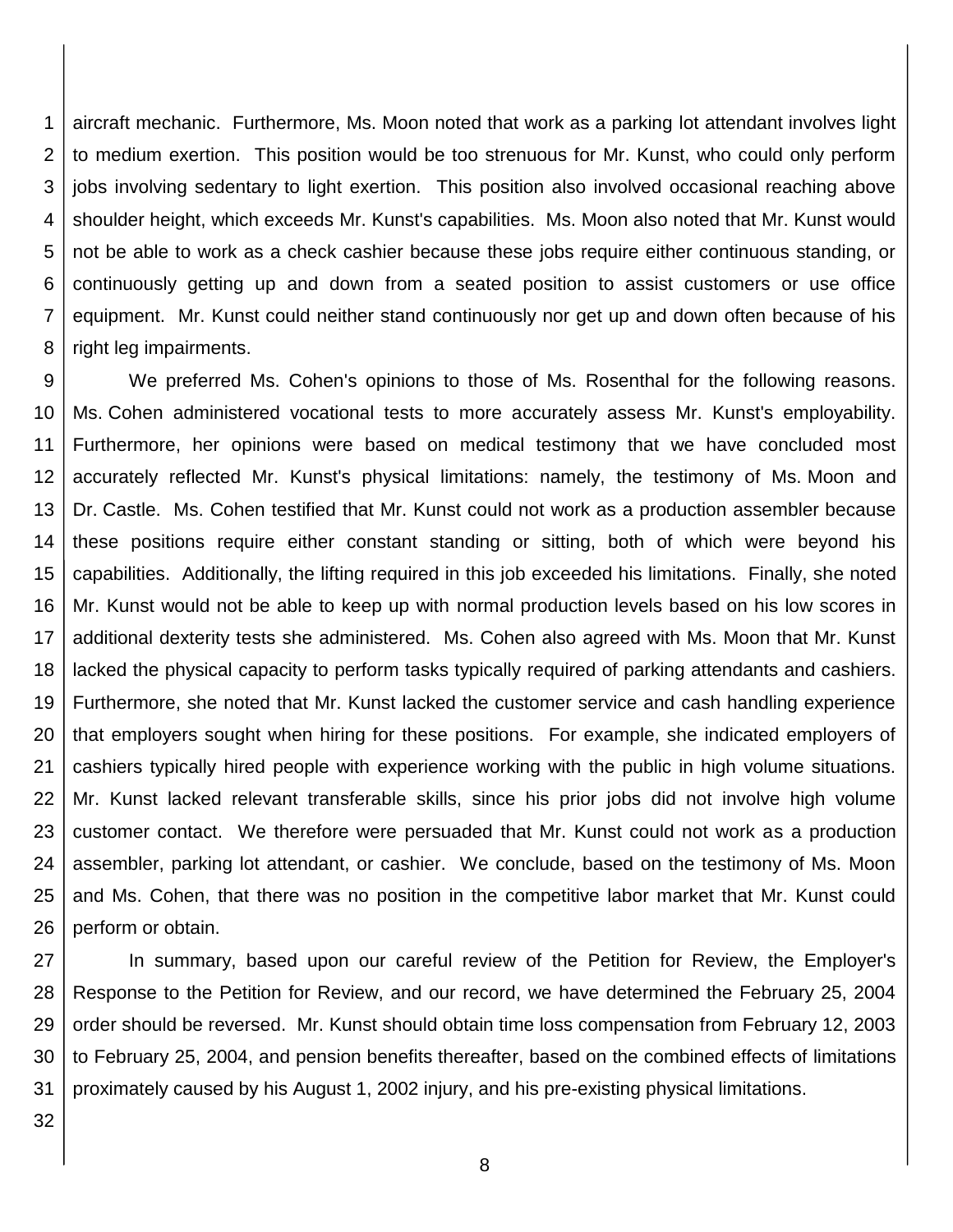## **FINDINGS OF FACT**

1. On September 11, 2002, Peter H. Kunst, the claimant, filed an Application for Benefits with The Boeing Company, a self-insured employer, wherein he alleged he injured his right ankle and right knee during the course of his employment on August 1, 2002. The Application for Benefits was filed with the Department of Labor and Industries on November 22, 2002. On December 5, 2002, the Department issued an order in which it allowed the claim.

On August 22, 2003, the Department issued an order in which it closed the claim without award for permanent partial disability, with time loss compensation benefits as paid to February 11, 2003. On September 3, 2003, the claimant filed a Protest and Request for Reconsideration with the Department from its August 22, 2003 order. On November 21, 2003, the Department issued an order in which it affirmed its August 22, 2003 order.

On December 18, 2003, the claimant filed a Notice of Appeal with the Board of Industrial Insurance Appeals from the November 21, 2003 order. On December 31, 2003, the Department placed its November 21, 2003 order in abeyance. On January 5, 2004, the Board issued an order wherein it returned the case to the Department for further action.

On February 10, 2004, the claimant filed a Protest and Request for Reconsideration to any adverse orders. On February 25, 2004, the Department issued an order in which it reversed its orders dated November 21, 2003 and August 22, 2003. In this order, the Department closed the claim with time loss compensation benefits as paid through February 11, 2003, with an award for permanent partial disability equal to ten percent of the amputation value of the right leg above the knee joint with a short thigh stump (three inches or below the tuberosity of ischium).

On April 21, 2004, the claimant filed a Notice of Appeal with the Board from the February 25, 2004 order. On June 28, 2004, the Board issued an order in which it granted the appeal, assigned it Docket No. 04 14164, and ordered that further proceedings be held.

On June 30, 2004, the self-insured employer received a copy of the Board order in which the Board granted the claimant's appeal under Docket No. 04 14164. On July 19, 2004, the self-insured employer filed a Notice of Appeal with the Board from the February 25, 2004 order. On August 4, 2004, the Board issued an order in which it granted the appeal, subject to proof of timeliness, assigned it Docket No. 04 14164-A, and ordered that further proceedings be held.

1

2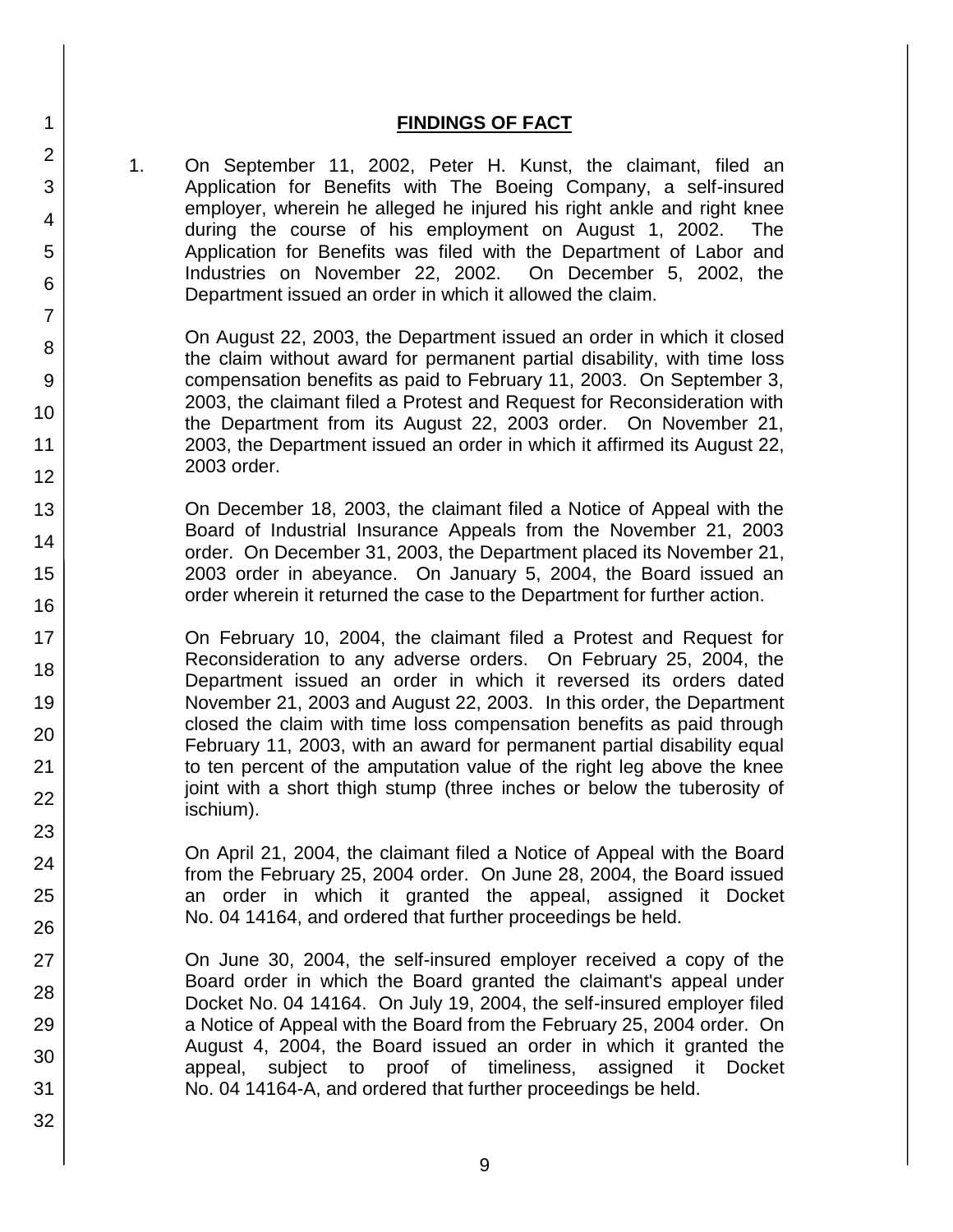2. Mr. Kunst is 62 years old. After graduating from high school, he obtained an associate's degree from a California community college. He completed a four-year apprenticeship program in auto mechanics in Germany. After completing this program, he returned to the United States and worked as a mechanic servicing Porsche and other German cars from 1966 to 1988. He owned his own shop from 1979 to 1985. However, his business was not successful and he returned to working for others as an automobile mechanic from 1985 to 1988.

1

2

3

4

5

6

7

8

9

10

11

12

13

14

15

16

17 18

19

20

21 22

23

24

25

26

27

28

29

30

31

- 3. Mr. Kunst worked for Boeing from 1988 to 2002. He worked as an assembler/installer (*i.e.*, an airplane mechanic) except for a five-year period between May 1997 and May 2002. During the latter period, he worked as a quality control inspector. Mr. Kunst's position as an assembler/installer involved a medium level of physical exertion.
- 4. On August 1, 2002, Mr. Kunst sustained an industrial injury during the course of his employment as an assembler/installer for Boeing. On that day, Mr. Kunst twisted his right ankle and knee when he caught his right foot in an aircraft stringer.
- 5. The following conditions were proximately caused by Mr. Kunst's August 1, 2002 industrial injury. This injury aggravated pre-existing degenerative joint disease in the right knee and ankle. The injury also caused an ACL tear and a tear of the lateral meniscus in the right knee. Additionally, Mr. Kunst developed synovitis in the knee joint and right knee and ankle sprains.
- 6. As of February 25, 2004, the right ankle and knee conditions proximately caused by Mr. Kunst's August 1, 2002 industrial injury were fixed and stable.
- 7. As of February 25, 2004, Mr. Kunst's permanent impairment proximately caused by the August 1, 2002 injury was equal to 10 percent of the amputation value of the right leg above the knee joint with a short thigh stump (three inches or below the tuberosity of the ischium).
- 8. Prior to the August 1, 2002 industrial injury, Mr. Kunst had been injured numerous times. His previous injuries include: a 1961 left wrist fracture; a 1962 de-gloving injury to his right ring finger; a left clavicle fracture in his shoulder that resulted in surgery between 1966 and 1969; injuries to his left calf, hip, and buttock between 1966 and 1969; a torn left Achilles tendon in 1973; a fractured vertebrae in the neck at C6-C7, which resulted in a cervical fusion in 1982; and a right shoulder industrial injury in 1996. The last injury resulted in a rotator cuff tear, which was treated surgically in 2000. Mr. Kunst obtained a permanent partial disability award for this injury equal to 10 percent of the right arm at or above the deltoid insertion.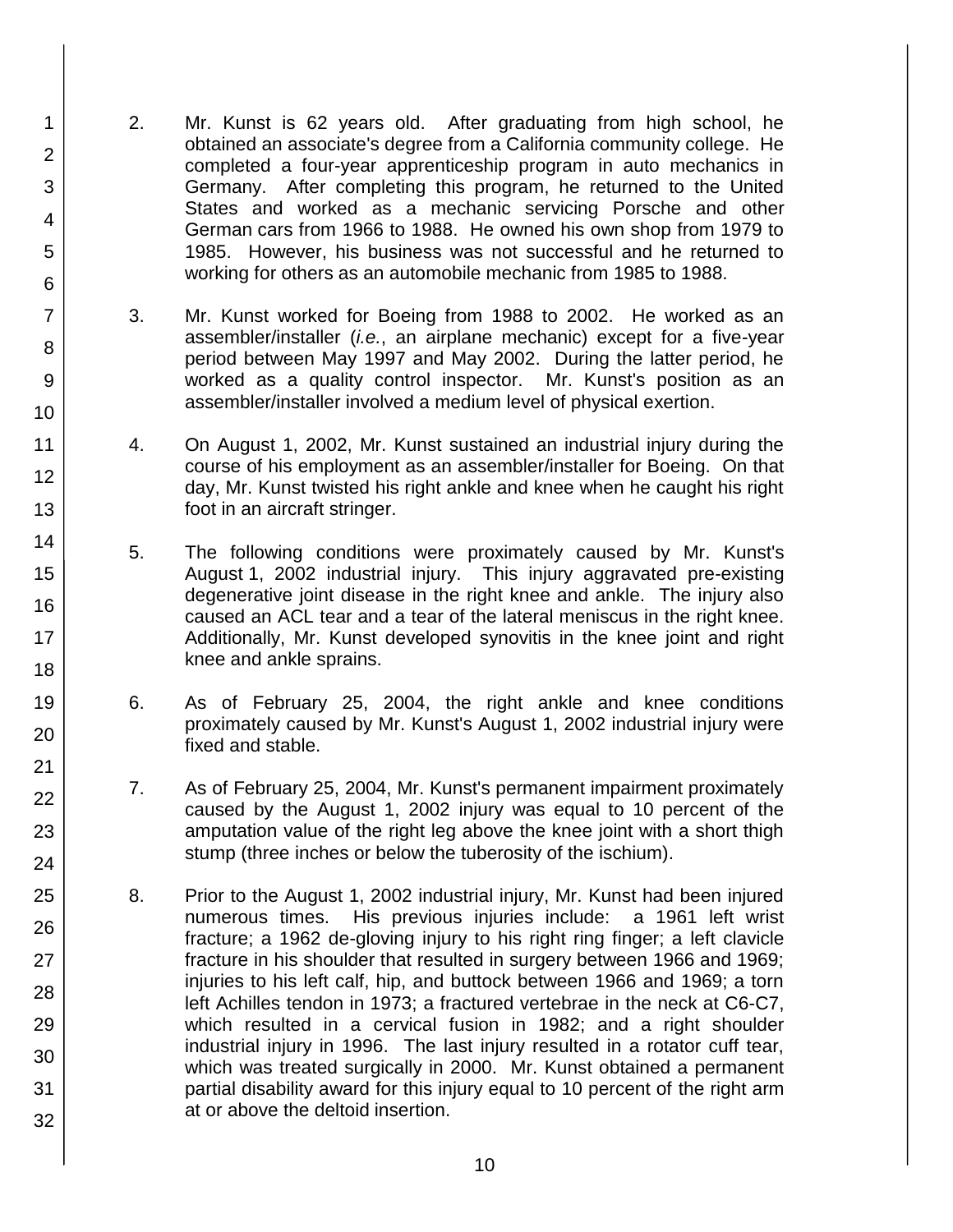9. Mr. Kunst also had developed the following health problems prior to his August 1, 2002 industrial injury. He was overweight and had high blood pressure.

1

2

3

4

5

6

7

8

9

10

11

12

13

14

15

16

17

18

19

20

21 22

23

24

25

26

27

28

29

30

31

32

- 10. From February 12, 2003 through February 25, 2004, and continuing thereafter, Mr. Kunst had the following physical limitations due to right leg conditions proximately caused by his August 1, 2002 industrial injury, combined with impairments that pre-existed this injury. Mr. Kunst was limited to performing sedentary or light work. He could sit thirty to forty-five minutes at a time for five to six hours in an eight-hour day. He could stand occasionally, for twelve to thirty minutes at a time, for four hours in an eight-hour day. He could only walk occasionally. His ability to use his arms to reach was limited. When using light force, he could continuously perform activities requiring partial reaching, but could only occasionally engage in extended reaching, and could only seldom do any overhead reaching. When using moderate to heavy force, he was limited to frequent to continuous partial reaching, but could only seldom engage in any extended reaching and could never engage in any overhead reaching. He was precluded from any repetitive motions or repeated impact activities involving his legs. As such, he was unable to engage in any repetitive kneeling, crouching, crawling, or squatting. Mr. Kunst could not engage in any sustained or repetitive neck flexion or extension, nor could he engage in any full head rotation. Finally, he had lifting limitations consistent with sedentary to light employment. For example, he could only occasionally lift objects weighing twenty pounds.
- 11. Following the August 1, 2002 industrial injury, Mr. Kunst cut off the tips of his left index and middle fingers while using a saw in June 2003. This accident did not result in any permanent limitations, and did not affect his employability.
- 12. From February 12, 2003 through February 25, 2004, based on Mr. Kunst's pre-existing conditions, combined with the disabilities proximately caused by his August 1, 2002 industrial injury, Mr. Kunst was unable to perform or obtain reasonably continuous employment in the competitive labor market, when taking into consideration his age, education, training, work history, and transferable skills.
- 13. As of February 25, 2004, Mr. Kunst was permanently unable to engage in reasonably continuous employment in the competitive labor market due to conditions proximately caused by the August 1, 2002 industrial injury, combined with his pre-existing impairments, and considering his age, education, training, work history, and transferable skills.

## **CONCLUSIONS OF LAW**

1. The Board of Industrial Insurance Appeals has jurisdiction over the parties to and the subject matter of these appeals.